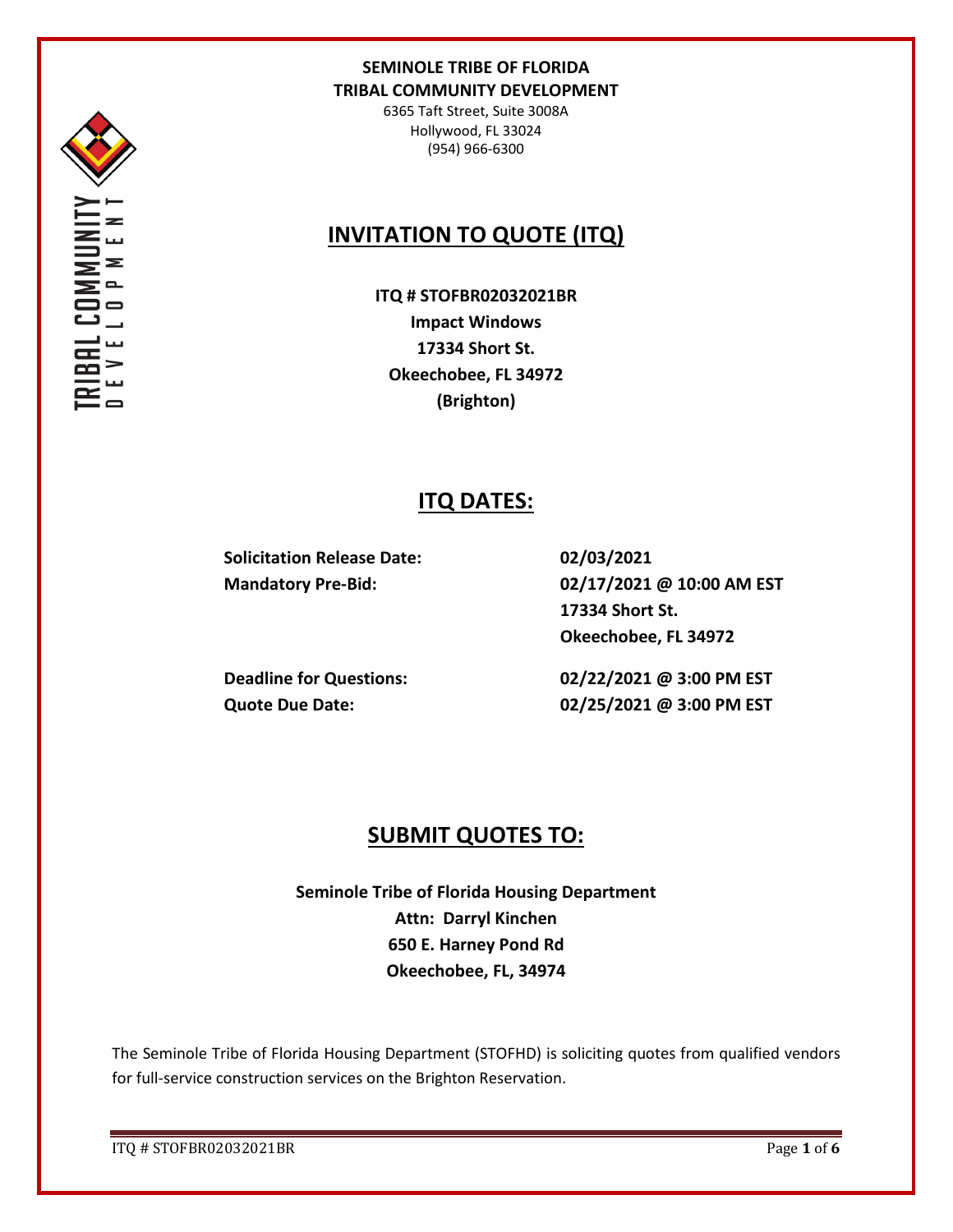6365 Taft Street, Suite 3008A Hollywood, FL 33024 (954) 966-6300

## **SECTION 1: INTRODUCTION AND INSTRUCTIONS**

#### **1.0 INTRODUCTION**

This ITQ provides prospective firms with sufficient information to enable them to prepare and submit quotes to the Seminole Tribe of Florida Housing Department (STOFHD) for The STOFHD is initiating this competitive ITQ to qualified Vendors who are in the business of providing General Contractor Services, capable of completing numerous job functions/services in a timely manner and therefore, seeks to enter into an Agreement with that Vendor.

#### **1.1 INSTRUCTIONS**

This Invitation To Quote (ITQ) contains the instructions governing the quotes to be submitted and the material to be included therein; as well as any mandatory requirements that must be met to be eligible for consideration. All requests for clarification and/or any additional questions regarding this ITQ must be submitted via email to: DarrylKinchen@semtribe.com

 Seminole Tribe of Florida Housing Department ATTN: **Darryl Kinchen**

 **650 E. Harney Pond Rd Okeechobee, FL, 34974**

A mandatory pre-bid meeting at the home is scheduled for **Wednesday 02/17/2021 at 10:00 am**

**Only those emailed or sealed quotes received in this Brighton Housing Department office on or before the Due Date and time will be eligible for consideration. Any quote received after the Due Date and time, regardless of the method of delivery, will be discarded**.

The STOFHD hereby notifies all bidders that if your quote is selected, you will be required to enter into a formal contract with the Seminole Tribe of Florida for the services you are bidding. You will also be required to meet all company vendor, insurance and certification requirements.

The STOFHD reserves the right to reject any or all quotes, to waive formalities or informalities, and to award contract, either in whole or in part. The right is also reserved to select minority vendors and/or vendors with tribal member ownership.

All quotes submitted become the property of STOFHD upon receipt. The content of all quotes shall be kept confidential until an award is made, after which such content will no longer be kept confidential, except as noted therein.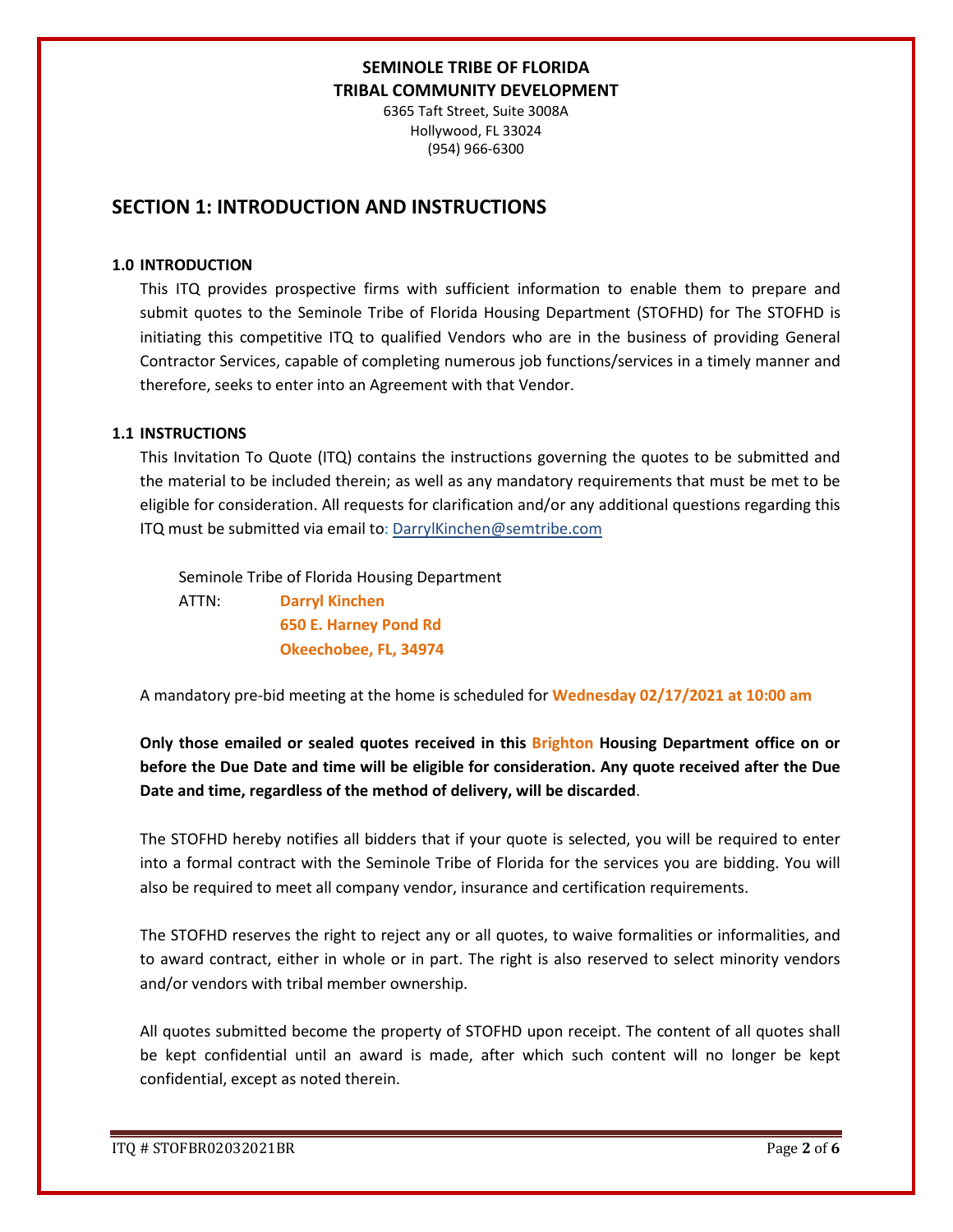6365 Taft Street, Suite 3008A Hollywood, FL 33024 (954) 966-6300

## **SECTION 2: GENERAL REQUIREMENTS**

#### **2.0 OBJECTIVE**

The objective of this ITQ is to provide sufficient information to enable qualified Respondents to submit written quotes. This ITQ is neither a contractual offer nor a commitment to purchase any products or services. All information contained in the quote must be legible. Any and all corrections and or erasures must be initialed. **Each quote shall be signed in ink by an authorized representative of the respondent**. The contents of the quote submitted by the successful respondent of the ITQ may become part of the contract awarded as a result of this solicitation.

#### **2.1 SCOPE OF WORK (SOW)**

The Scope-of-Work ("SOW") contained in the Attachments describes the services expected for a Contractor to provide the STOFHD. Respondent must ensure that all such services contained in the SOW are provided for in every particular and shall meet or exceed the level of quality, availability, features, functionality, frequency, accuracy, and performance.

The silence of specifications or requirements as to any detail contained in this document or any of the attachments or exhibits, or the apparent omission from any specifications or requirements, or a detailed description concerning any point, shall be regarded as meaning that only the best commercial practices shall prevail and that only material and workmanship of the finest quality are to be used. All interpretations of the Scope of Work shall be made on the basis of this statement.

#### **2.3 NOTIFICATION**

Each respondent submitting a quote in response to this ITQ will be notified in writing as to acceptance or rejection of their quote. Release of notification letters should be within sixty (60) days of the quote submission date. STOFHD reserves the right to delay this action if it is deemed to be in the best interests of STOFHD.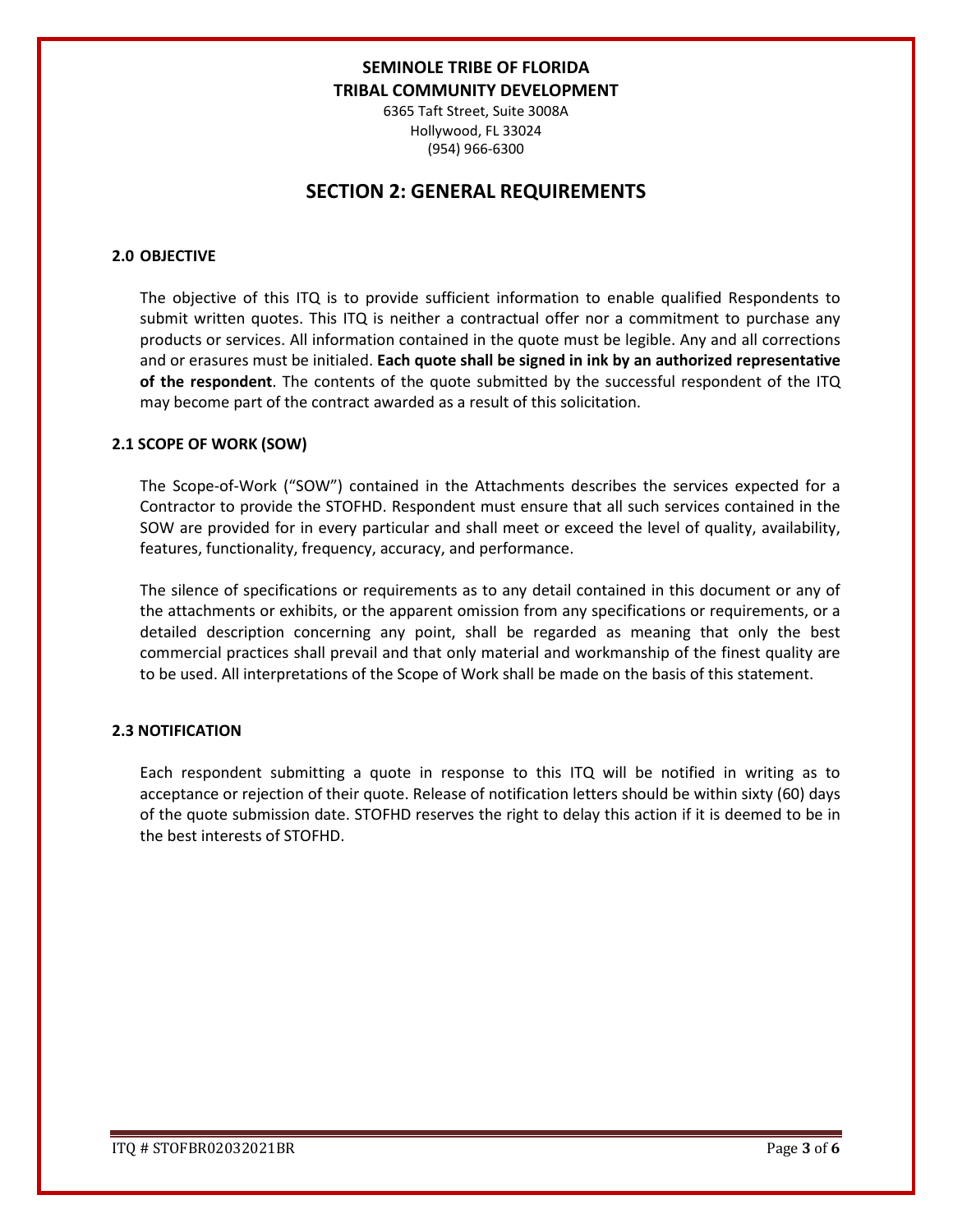6365 Taft Street, Suite 3008A Hollywood, FL 33024 (954) 966-6300

## **Housing Standardized Request for Repairs/Construction**

#### **Bathroom:**

- All wood cabinets are required at all times, when like for like is stated if current cabinet is particle board, include in the bid the price to replace with all wood
- Dur-rock on walls in the shower or tub area
	- o All joints, corners and around windows must be sealed with red guard
	- o Extend the Dur-rock 2' on all sides beyond the shower or tub
- Shower floor mortar bed, no foam or any other products should be used
	- o Minimum 2-4% pre-slope
- Liner should be water tested for 24 hours
	- o Minimum 6 inches
- All floor tile should be slip/skid resistant
- Shower floor tile should be a maximum of 2x2 mesh
- Provide backing for all walls inside tub/shower area between 32" and 38"
- Faucets should be Kohler or Delta
- From shower diverter to shower head piping must be copper tubing and copper fittings o Secure the diverter and pipe fittings securely
- When tiling the walls extend 2 feet passed the shower or tub
- ADA bathroom the entire bathroom must be tile a minimum of 4 feet
- All toilets must be Kohler highline
- All exhaust must be vented through the roof or soffit
	- o The exhaust fan and light for the bathroom must be on the same switch
- All paint must be high gloss

#### **Kitchen:**

- All wood cabinets are required at all times, when like for like is stated if current cabinet is particle board, include in the bid the price to replace with all wood.
- All sinks should be deep double drop in sinks
- Faucets should be Delta with a pull out spray hose
- Moisture resistant (purple) drywall
- Cabinet screws should be a minimum of  $2 \frac{1}{2}$  inches
	- o Efforts should be made to find a stud
- If drywall is removed from floor to ceiling, blocking must be provided for upper and lower cabinets

All microwave and kitchen hoods must be exhausted outside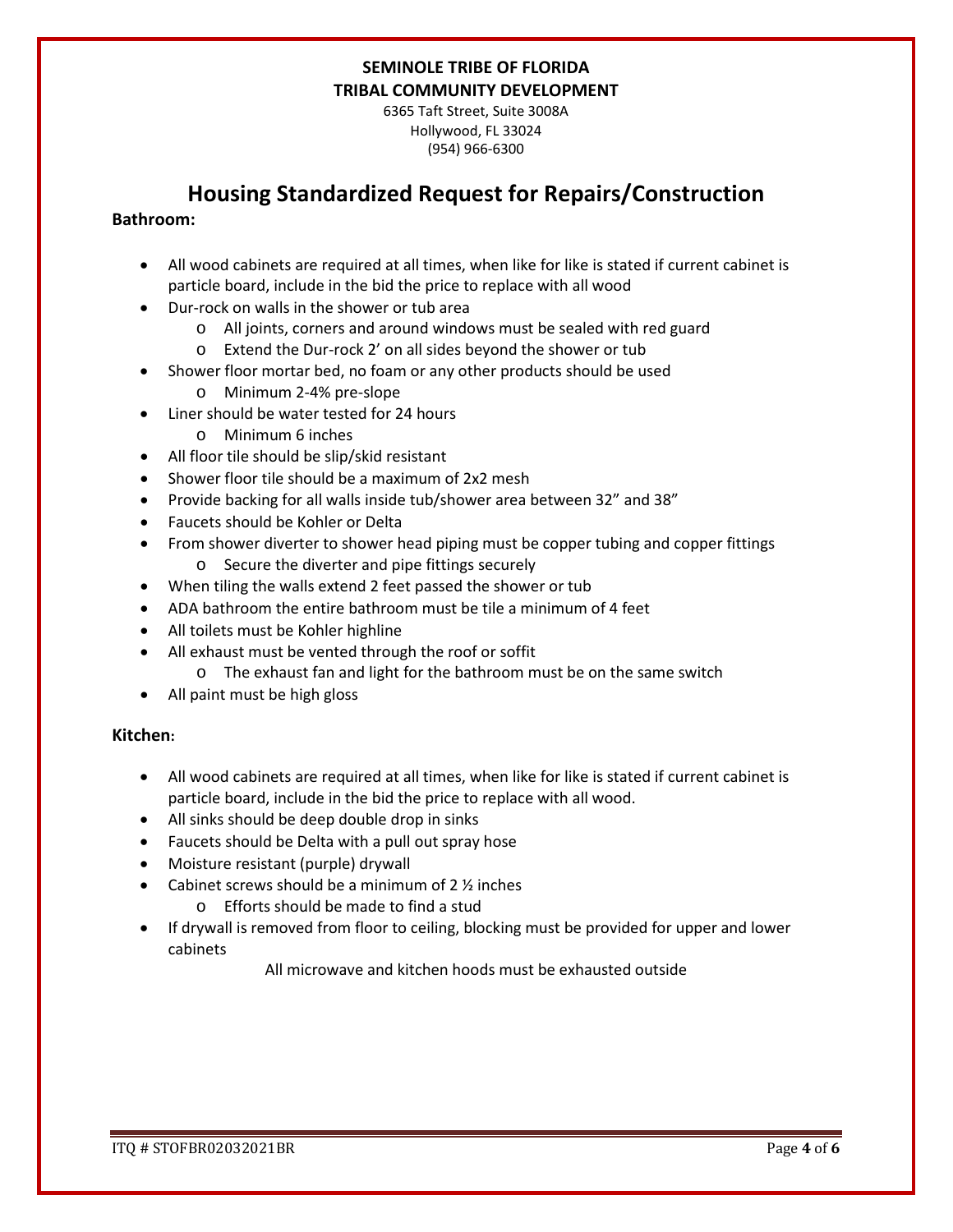6365 Taft Street, Suite 3008A Hollywood, FL 33024 (954) 966-6300

#### **Mechanical/HVAC:**

- All AC units must be installed on a metal stand with a secondary pan and connect float switch
- A primary float switch must be installed and connected
- When replacing duct work all joints and seams must be taped and mastic
- All new HVAC units must be a minimum of 16 seer
- All flexible ducts must be a minimum of R8 R-value
- All disconnects should be the pull type non-fuse
- Rheem, Goodman, Night and Day units preferred
- Caulk around all AC vents
- Keyed lockout caps must be on all units

#### **Water Heaters:**

- GE brand, replaced like for like gallon size
- Drain pan required
- TRV piped to the outside
- All water heaters should have a separate shut off switch
- New code required Energy conservation code chapter 4
- Heat traps are mandatory

#### **General Notes:**

- Schedules must be submitted with all bids and updated any time there is a change
- Contractors are expected to work Monday-Friday, 8:00am-5:00pm unless otherwise specified by the project manager
- When installing new drywall in bedroom, living room etc., backing must be provided for TV's being mounted on the wall
- Place a chase and an outlet at the same area where backing is located
- Seal all recess lighting, caulk the lights to the ceiling
- Caulk around all exterior lights
- All exterior light fixtures must be LED
- Any penetration that are made through the wall to the exterior must be caulked or sealed
- Any new gutters must have leaf guard
- Any roof repairs/replacement must follow Miami-Dade standards